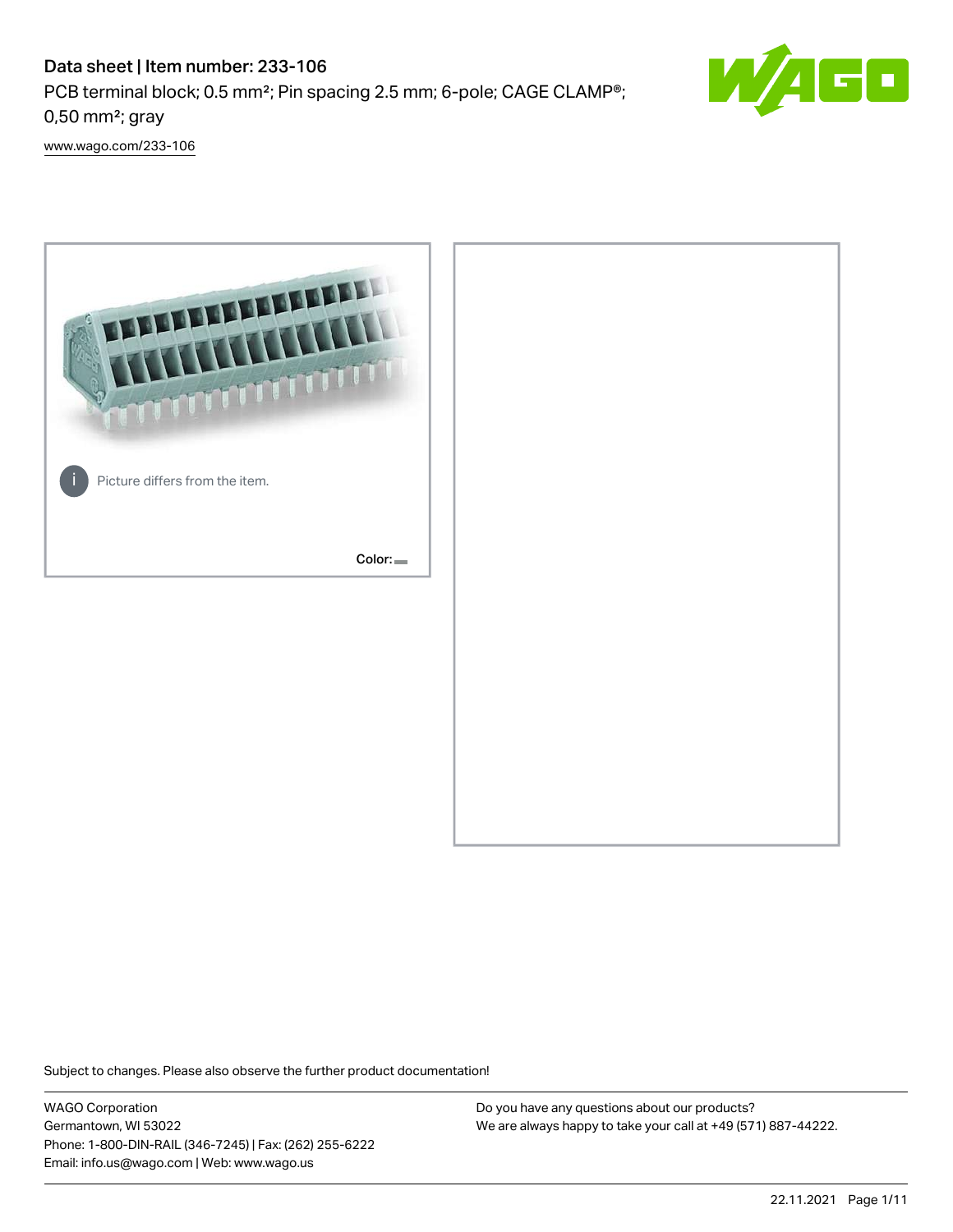

Dimensions in mm

 $L =$  (pole no. x pin spacing) + 2.3 mm

#### Item description

- Compact terminal strips with CAGE CLAMP<sup>®</sup> connection and screwdriver actuation parallel or perpendicular to conductor entry
- Double solder pins for high mechanical stability
- Custom color combinations

Subject to changes. Please also observe the further product documentation!

WAGO Corporation Germantown, WI 53022 Phone: 1-800-DIN-RAIL (346-7245) | Fax: (262) 255-6222 Email: info.us@wago.com | Web: www.wago.us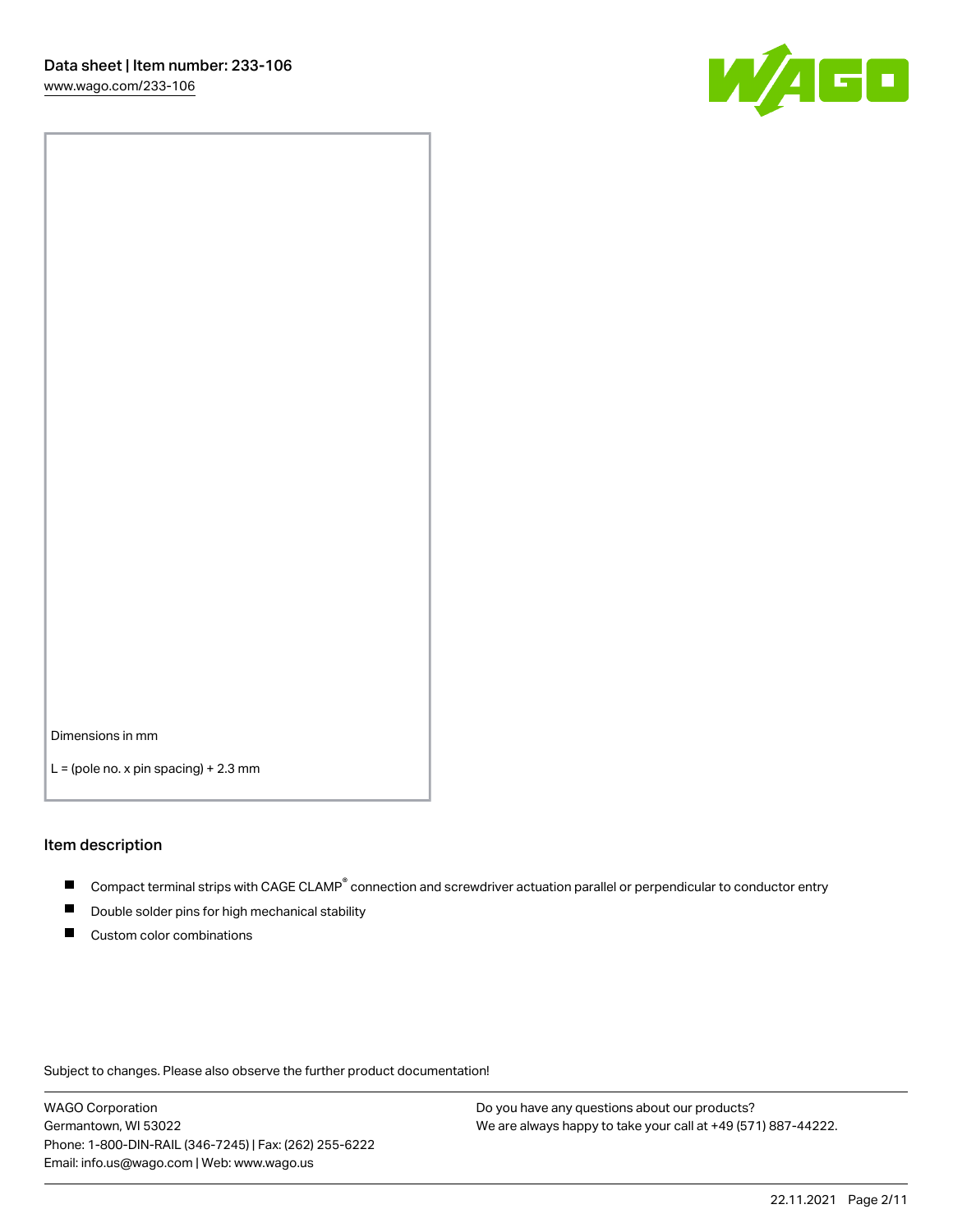

# Data Notes

| Variants: | Other pole numbers                                               |
|-----------|------------------------------------------------------------------|
|           | Other colors                                                     |
|           | Mixed-color PCB connector strips                                 |
|           | Direct marking                                                   |
|           | Other versions (or variants) can be requested from WAGO Sales or |
|           | configured at https://configurator.wago.com/                     |

# Electrical data

# IEC Approvals

| Ratings per                 | IEC/EN 60664-1                                                        |
|-----------------------------|-----------------------------------------------------------------------|
| Rated voltage (III / 3)     | 63 V                                                                  |
| Rated surge voltage (III/3) | $2.5$ kV                                                              |
| Rated voltage (III/2)       | 160 V                                                                 |
| Rated surge voltage (III/2) | $2.5$ kV                                                              |
| Nominal voltage (II/2)      | 320 V                                                                 |
| Rated surge voltage (II/2)  | $2.5$ kV                                                              |
| Rated current               | 6 A                                                                   |
| Legend (ratings)            | $(III / 2)$ $\triangle$ Overvoltage category III / Pollution degree 2 |

# UL Approvals

| Approvals per                  | <b>UL 1059</b> |
|--------------------------------|----------------|
| Rated voltage UL (Use Group B) | 150V           |
| Rated current UL (Use Group B) |                |

# CSA Approvals

| Approvals per                   | CSA   |
|---------------------------------|-------|
| Rated voltage CSA (Use Group B) | 150 V |
| Rated current CSA (Use Group B) |       |

## Connection data

| Total number of connection points |  |
|-----------------------------------|--|
| Total number of potentials        |  |
| Number of connection types        |  |

Subject to changes. Please also observe the further product documentation!

| <b>WAGO Corporation</b>                                | Do you have any questions about our products?                 |
|--------------------------------------------------------|---------------------------------------------------------------|
| Germantown, WI 53022                                   | We are always happy to take your call at +49 (571) 887-44222. |
| Phone: 1-800-DIN-RAIL (346-7245)   Fax: (262) 255-6222 |                                                               |
| Email: info.us@wago.com   Web: www.wago.us             |                                                               |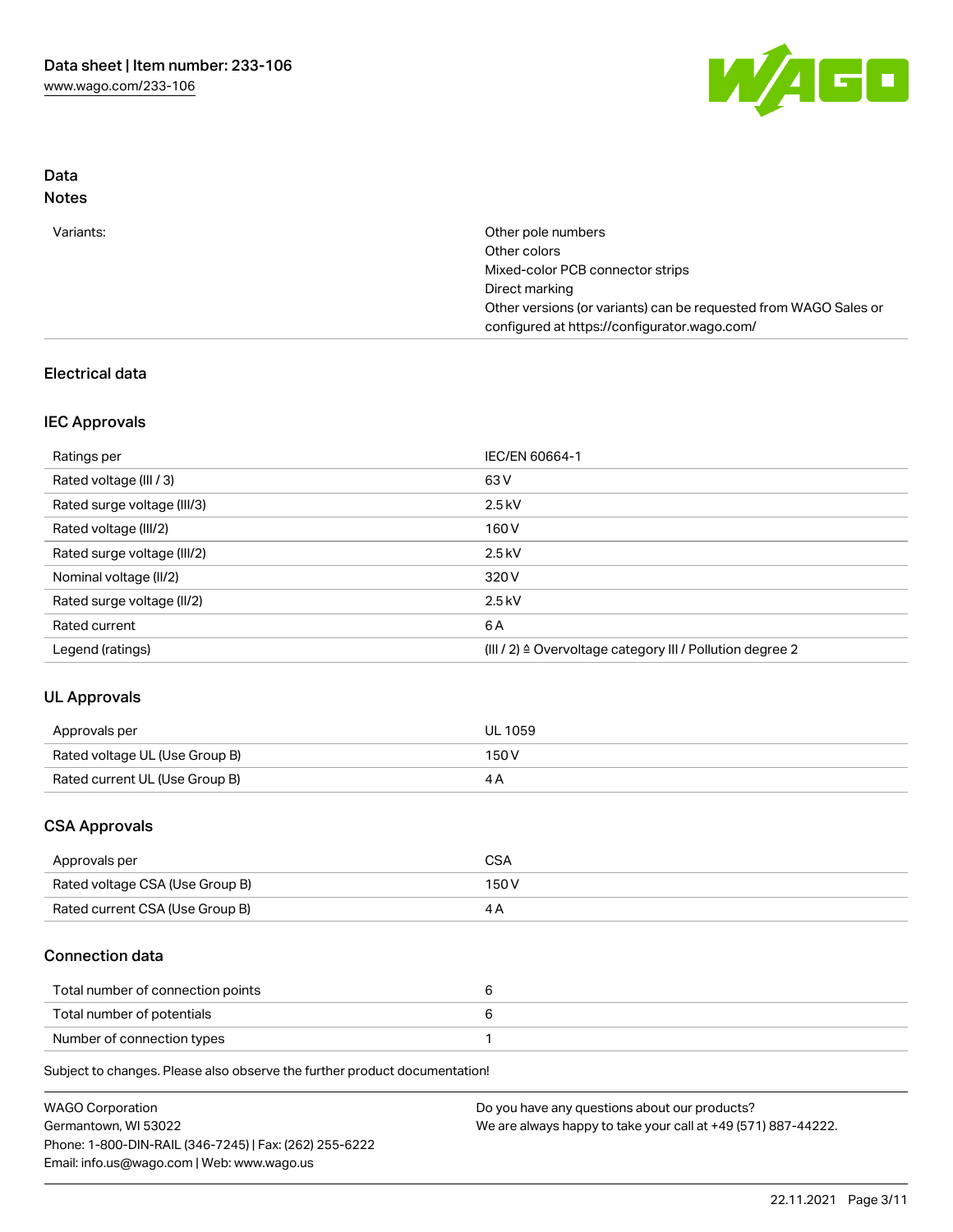[www.wago.com/233-106](http://www.wago.com/233-106)



Number of levels 1

#### Connection 1

| Connection technology                             | CAGE CLAMP                                                                                                                                                                          |
|---------------------------------------------------|-------------------------------------------------------------------------------------------------------------------------------------------------------------------------------------|
| <b>Actuation type</b>                             | Operating tool                                                                                                                                                                      |
| Solid conductor                                   | $0.080.5$ mm <sup>2</sup> / 28  20 AWG                                                                                                                                              |
| Fine-stranded conductor                           | $0.080.5$ mm <sup>2</sup> / 28  20 AWG                                                                                                                                              |
| Fine-stranded conductor; with insulated ferrule   | $0.25 \text{ mm}^2$                                                                                                                                                                 |
| Fine-stranded conductor: with uninsulated ferrule | $0.25 \text{ mm}^2$                                                                                                                                                                 |
| Note (conductor cross-section)                    | Terminating 0.75 mm <sup>2</sup> /18 AWG conductors is possible; however<br>insulation diameter allows only every other clamping unit to be<br>terminated with this conductor size. |
| Strip length                                      | $56$ mm $/ 0.20.24$ inch                                                                                                                                                            |
| Conductor connection direction to PCB             | 30 <sup>°</sup>                                                                                                                                                                     |
| Number of poles                                   | 6                                                                                                                                                                                   |

# Physical data

| Pin spacing                          | 2.5 mm / 0.098 inch  |
|--------------------------------------|----------------------|
| Width                                | 17.3 mm / 0.681 inch |
| Height                               | 15.7 mm / 0.618 inch |
| Height from the surface              | 11.7 mm / 0.461 inch |
| Depth                                | 12.1 mm / 0.476 inch |
| Solder pin length                    | 4 mm                 |
| Solder pin dimensions                | $0.5 \times 0.75$ mm |
| Drilled hole diameter with tolerance | 1 1 $(+0.1)$ mm      |

# PCB contact

| PCB Contact                         | THT                                      |
|-------------------------------------|------------------------------------------|
| Solder pin arrangement              | over the entire terminal strip (in-line) |
| Number of solder pins per potential |                                          |

# Material data

| Color                       | gray             |
|-----------------------------|------------------|
| Material group              |                  |
| Insulation material         | Polyamide (PA66) |
| Flammability class per UL94 | V0               |

Subject to changes. Please also observe the further product documentation!

| <b>WAGO Corporation</b>                                | Do you have any questions about our products?                 |
|--------------------------------------------------------|---------------------------------------------------------------|
| Germantown, WI 53022                                   | We are always happy to take your call at +49 (571) 887-44222. |
| Phone: 1-800-DIN-RAIL (346-7245)   Fax: (262) 255-6222 |                                                               |
| Email: info.us@wago.com   Web: www.wago.us             |                                                               |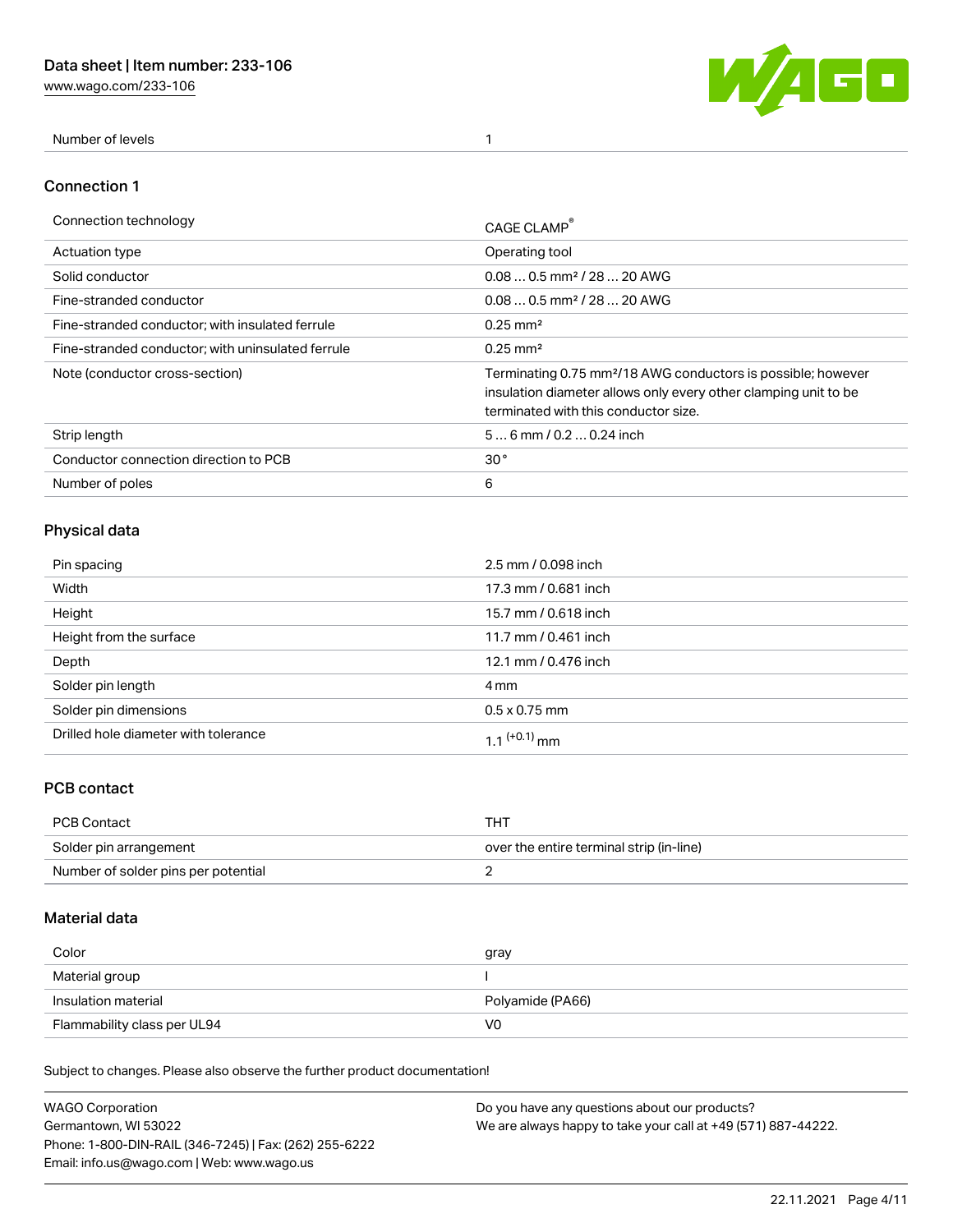# Data sheet | Item number: 233-106

[www.wago.com/233-106](http://www.wago.com/233-106)



| Clamping spring material | Chrome nickel spring steel (CrNi)       |
|--------------------------|-----------------------------------------|
| Contact material         | Electrolytic copper ( $E_{\text{Cu}}$ ) |
| Contact plating          | tin-plated                              |
| Fire load                | $0.028$ MJ                              |
| Weight                   | 2.1 g                                   |

#### Environmental requirements

| Limit temperature range | $-60+105 °C$ |
|-------------------------|--------------|
|-------------------------|--------------|

#### Commercial data

| Product Group         | 4 (Printed Circuit) |
|-----------------------|---------------------|
| PU (SPU)              | 280 (70) Stück      |
| Packaging type        | box                 |
| Country of origin     | CН                  |
| <b>GTIN</b>           | 4045454049188       |
| Customs tariff number | 8536904000          |

## Approvals / Certificates

#### Country specific Approvals

| Logo       | Approval                                                                   | <b>Additional Approval Text</b> | Certificate<br>name       |
|------------|----------------------------------------------------------------------------|---------------------------------|---------------------------|
|            | <b>CCA</b><br>DEKRA Certification B.V.                                     | EN 60998                        | NTR <sub>NL</sub><br>6946 |
| EMA<br>EUR | <b>CCA</b><br>DEKRA Certification B.V.                                     | EN 60998                        | 2153951.01                |
|            | <b>CCA</b><br>DEKRA Certification B.V.                                     | EN 60947-7-4                    | NTR NL<br>7786            |
|            | <b>CSA</b><br>DEKRA Certification B.V.                                     | C22.2                           | 1465035                   |
|            | <b>KEMA/KEUR</b><br>DEKRA Certification B.V.                               | EN 60947-7-4                    | 71-111040                 |
|            | Subject to changes. Please also observe the further product documentation! |                                 |                           |

WAGO Corporation Germantown, WI 53022 Phone: 1-800-DIN-RAIL (346-7245) | Fax: (262) 255-6222 Email: info.us@wago.com | Web: www.wago.us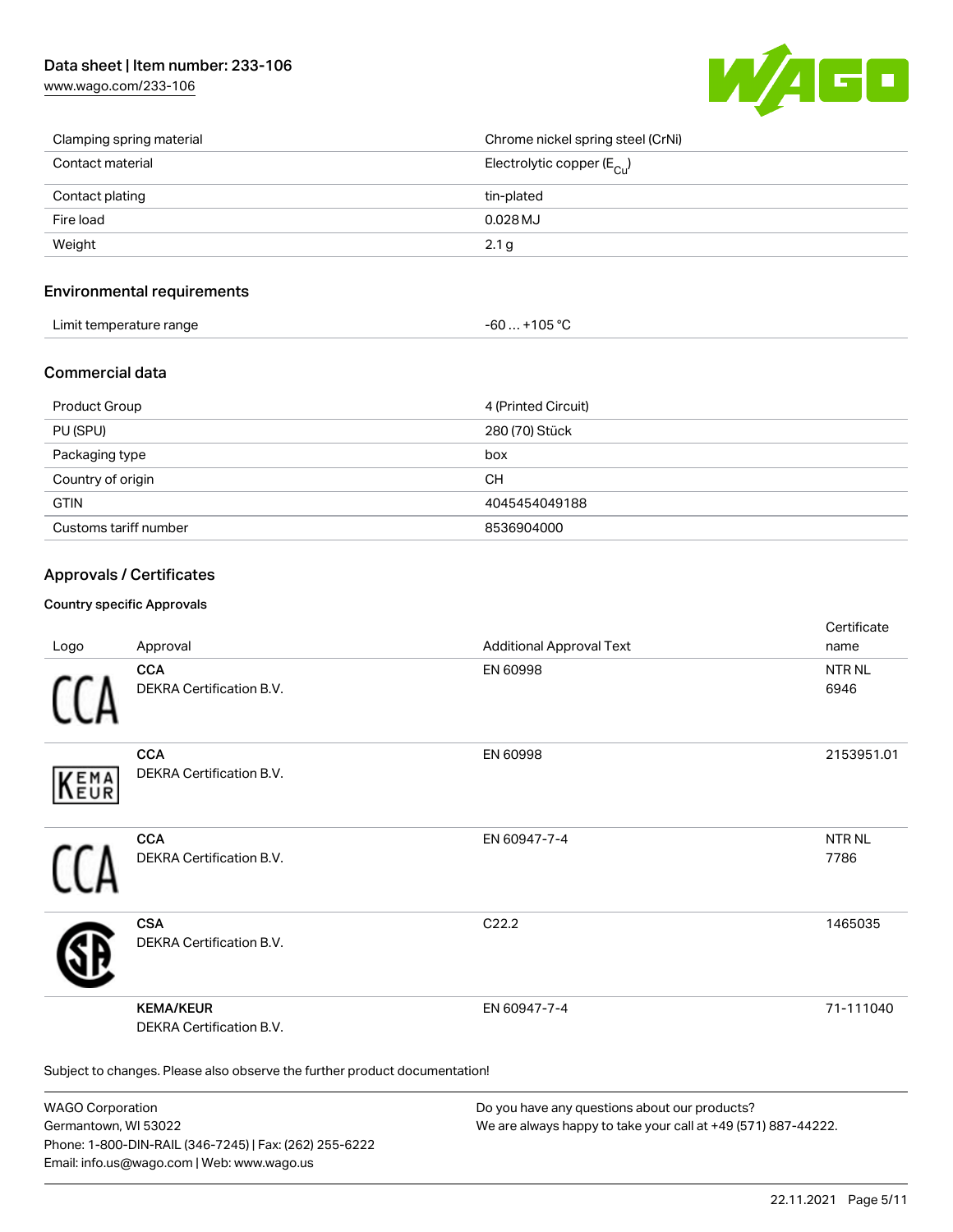



#### Ship Approvals

| Logo | Approval                                                | <b>Additional Approval Text</b> | Certificate<br>name               |
|------|---------------------------------------------------------|---------------------------------|-----------------------------------|
| ABS  | <b>ABS</b><br>American Bureau of Shipping               |                                 | $19-$<br>HG1869876-<br><b>PDA</b> |
|      | <b>DNV GL</b><br>Det Norske Veritas, Germanischer Lloyd | -                               | TAE000016Z                        |

#### UL-Approvals

|      |                               |                          | Certificate |
|------|-------------------------------|--------------------------|-------------|
| Logo | Approval                      | Additional Approval Text | name        |
|      | UL                            | <b>UL 1059</b>           | E45172      |
| J    | UL International Germany GmbH |                          |             |

#### Optional accessories

| Ferrule        |                                                                                                    |                      |
|----------------|----------------------------------------------------------------------------------------------------|----------------------|
|                | Item no.: 216-131                                                                                  | www.wago.com/216-131 |
|                | Ferrule; Sleeve for 0.25 mm <sup>2</sup> / AWG 24; uninsulated; electro-tin plated; silver-colored |                      |
|                | Item no.: 216-151                                                                                  |                      |
|                | Ferrule; Sleeve for 0.25 mm <sup>2</sup> / AWG 24; uninsulated; electro-tin plated                 | www.wago.com/216-151 |
|                | Item no.: 216-301                                                                                  |                      |
|                | Ferrule; Sleeve for 0.25 mm <sup>2</sup> / AWG 24; insulated; electro-tin plated; yellow           | www.wago.com/216-301 |
|                | Item no.: 216-321                                                                                  |                      |
|                | Ferrule; Sleeve for 0.25 mm <sup>2</sup> / AWG 24; insulated; electro-tin plated; yellow           | www.wago.com/216-321 |
| <b>Tools</b>   |                                                                                                    |                      |
| Operating tool |                                                                                                    |                      |
|                | Item no.: 210-648                                                                                  |                      |
|                | Operating tool; Blade: 2.5 x 0.4 mm; with a partially insulated shaft; angled; short               | www.wago.com/210-648 |
|                | Item no.: 210-647                                                                                  |                      |
|                | Operating tool; Blade: 2.5 x 0.4 mm; with a partially insulated shaft; multicoloured               | www.wago.com/210-647 |

WAGO Corporation Germantown, WI 53022 Phone: 1-800-DIN-RAIL (346-7245) | Fax: (262) 255-6222 Email: info.us@wago.com | Web: www.wago.us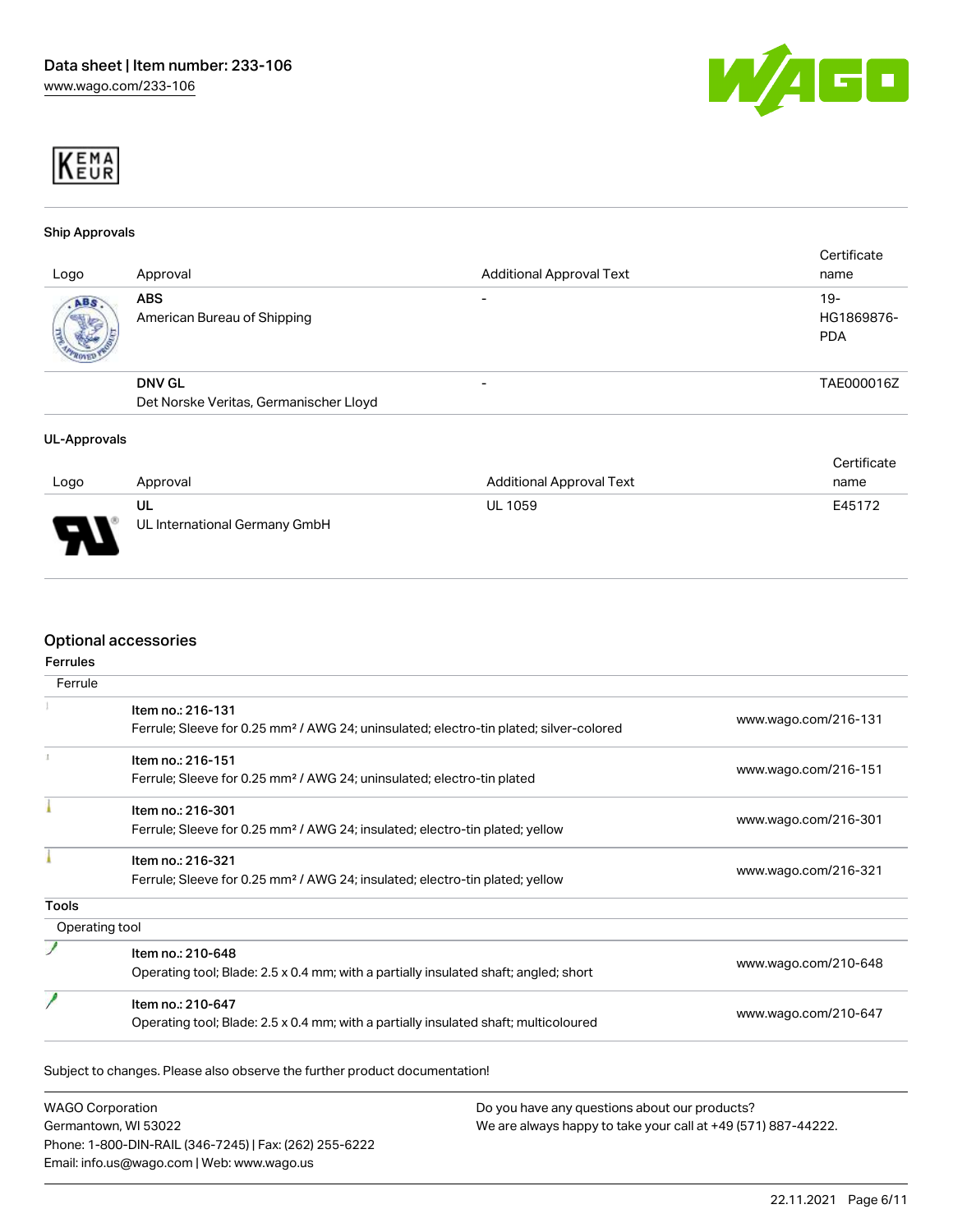Phone: 1-800-DIN-RAIL (346-7245) | Fax: (262) 255-6222

Email: info.us@wago.com | Web: www.wago.us

[www.wago.com/233-106](http://www.wago.com/233-106)

| × | and the con- |  |
|---|--------------|--|
|   |              |  |
|   |              |  |

| Item no.: 210-719<br>Operating tool; Blade: 2.5 x 0.4 mm; with a partially insulated shaft |                                                                                                         |                                                               |          | www.wago.com/210-719 |
|--------------------------------------------------------------------------------------------|---------------------------------------------------------------------------------------------------------|---------------------------------------------------------------|----------|----------------------|
|                                                                                            | Item no.: 233-332                                                                                       |                                                               |          |                      |
|                                                                                            | Operating tool; made of insulating material; white                                                      |                                                               |          | www.wago.com/233-332 |
|                                                                                            | Item no.: 233-331                                                                                       |                                                               |          |                      |
|                                                                                            | Operating tool; insulated; yellow                                                                       |                                                               |          | www.wago.com/233-331 |
|                                                                                            | Item no.: 233-335                                                                                       |                                                               |          |                      |
|                                                                                            | Operating tool; yellow                                                                                  |                                                               |          | www.wago.com/233-335 |
|                                                                                            | Marking accessories                                                                                     |                                                               |          |                      |
| Marking strip                                                                              |                                                                                                         |                                                               |          |                      |
|                                                                                            | Item no.: 210-331/250-207                                                                               |                                                               |          |                      |
|                                                                                            | Marking strips; as a DIN A4 sheet; MARKED; 1-48 (100x); Height of marker strip: 2.3 mm/0.091 in; Strip  |                                                               | /250-207 | www.wago.com/210-331 |
|                                                                                            | length 182 mm; Horizontal marking; Self-adhesive; white                                                 |                                                               |          |                      |
|                                                                                            | Item no.: 210-331/250-202                                                                               |                                                               |          |                      |
|                                                                                            | Marking strips; as a DIN A4 sheet; MARKED; 1-16 (400x); Height of marker strip: 2.3 mm/0.091 in; Strip  |                                                               | /250-202 | www.wago.com/210-331 |
|                                                                                            | length 182 mm; Horizontal marking; Self-adhesive; white                                                 |                                                               |          |                      |
|                                                                                            | Item no.: 210-331/254-204                                                                               |                                                               |          |                      |
|                                                                                            | Marking strips; as a DIN A4 sheet; MARKED; 17-32 (400x); Height of marker strip: 2.3 mm/0.091 in; Strip |                                                               | /254-204 | www.wago.com/210-331 |
|                                                                                            | length 182 mm; Horizontal marking; Self-adhesive; white                                                 |                                                               |          |                      |
|                                                                                            | Item no.: 210-331/250-204                                                                               |                                                               |          |                      |
|                                                                                            | Marking strips; as a DIN A4 sheet; MARKED; 17-32 (400x); Height of marker strip: 2.3 mm/0.091 in; Strip |                                                               | /250-204 | www.wago.com/210-331 |
|                                                                                            | length 182 mm; Horizontal marking; Self-adhesive; white                                                 |                                                               |          |                      |
|                                                                                            | Item no.: 210-331/254-206                                                                               |                                                               |          |                      |
|                                                                                            | Marking strips; as a DIN A4 sheet; MARKED; 33-48 (400x); Height of marker strip: 2.3 mm/0.091 in; Strip |                                                               |          | www.wago.com/210-331 |
|                                                                                            | length 182 mm; Horizontal marking; Self-adhesive; white                                                 |                                                               | /254-206 |                      |
|                                                                                            | Item no.: 210-331/250-206                                                                               |                                                               |          |                      |
|                                                                                            | Marking strips; as a DIN A4 sheet; MARKED; 33-48 (400x); Height of marker strip: 2.3 mm/0.091 in; Strip |                                                               | /250-206 | www.wago.com/210-331 |
|                                                                                            | length 182 mm; Horizontal marking; Self-adhesive; white                                                 |                                                               |          |                      |
|                                                                                            | Item no.: 210-331/254-202                                                                               |                                                               |          |                      |
|                                                                                            | Marking strips; as a DIN A4 sheet; MARKED; 1-16 (400x); Height of marker strip: 2.3 mm/0.091 in; Strip  |                                                               | /254-202 | www.wago.com/210-331 |
|                                                                                            | length 182 mm; Horizontal marking; Self-adhesive; white                                                 |                                                               |          |                      |
|                                                                                            | Item no.: 210-331/254-207                                                                               |                                                               |          |                      |
|                                                                                            | Marking strips; as a DIN A4 sheet; MARKED; 1-48 (100x); Height of marker strip: 2.3 mm/0.091 in; Strip  |                                                               |          | www.wago.com/210-331 |
|                                                                                            | length 182 mm; Horizontal marking; Self-adhesive; white                                                 |                                                               | /254-207 |                      |
|                                                                                            |                                                                                                         |                                                               |          |                      |
| <b>Downloads</b>                                                                           |                                                                                                         |                                                               |          |                      |
|                                                                                            | <b>Documentation</b>                                                                                    |                                                               |          |                      |
|                                                                                            | <b>Additional Information</b>                                                                           |                                                               |          |                      |
|                                                                                            | Technical explanations                                                                                  | 2019 Apr 3                                                    | pdf      | Download             |
|                                                                                            |                                                                                                         |                                                               |          |                      |
|                                                                                            | Subject to changes. Please also observe the further product documentation!                              |                                                               |          |                      |
|                                                                                            | <b>WAGO Corporation</b>                                                                                 | Do you have any questions about our products?                 |          |                      |
|                                                                                            | Germantown, WI 53022                                                                                    | We are always happy to take your call at +49 (571) 887-44222. |          |                      |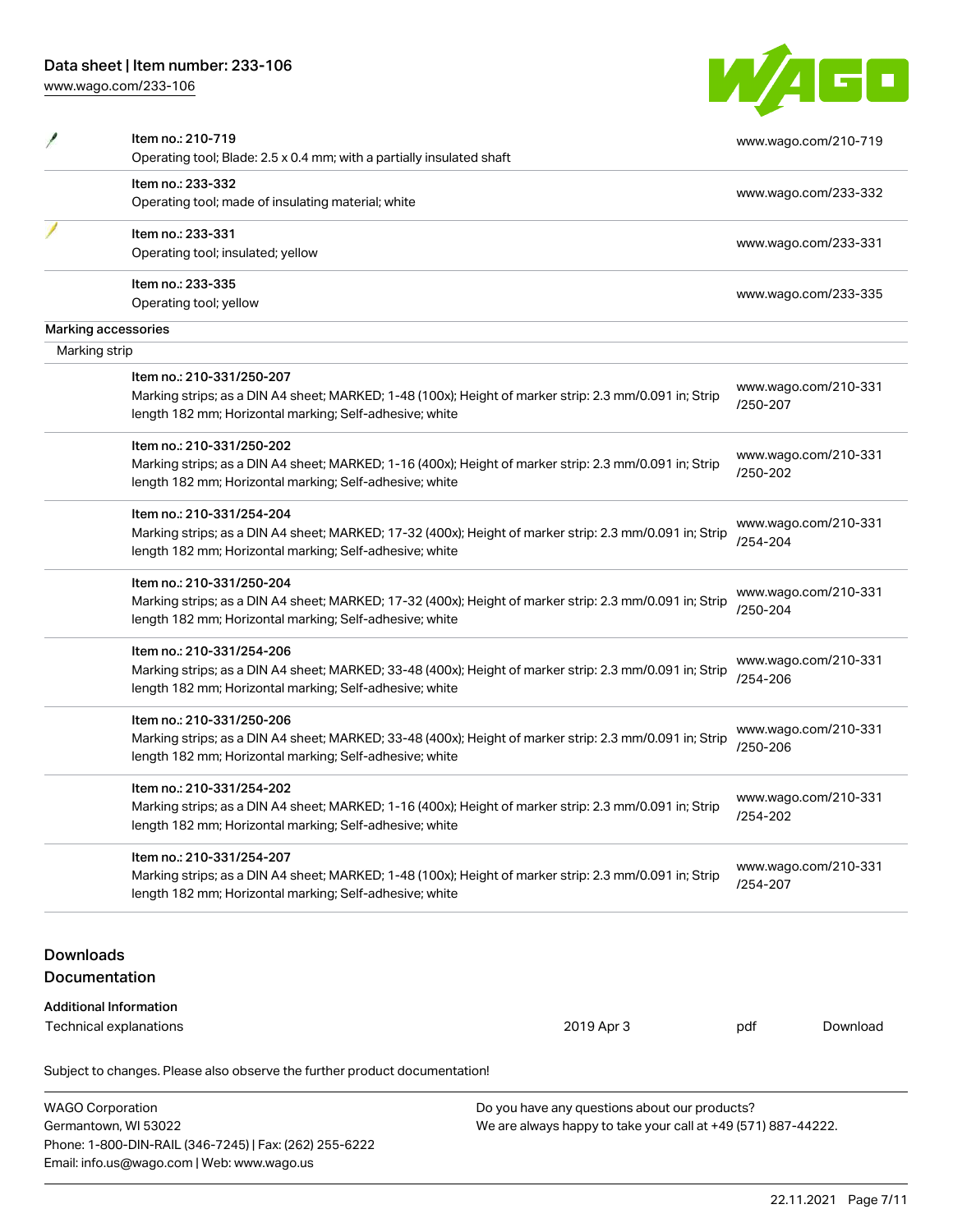

2.0 MB

# CAD files

#### CAD data

| 2D/3D Models 233-106                                                                                                                                                   | URL        | Download |
|------------------------------------------------------------------------------------------------------------------------------------------------------------------------|------------|----------|
| PCB Design                                                                                                                                                             |            |          |
| Symbol and Footprint 233-106                                                                                                                                           | <b>URL</b> | Download |
| CAx data for your PCB design, consisting of "schematic symbols and PCB footprints",<br>allow easy integration of the WAGO component into your development environment. |            |          |
| Supported formats:                                                                                                                                                     |            |          |
| Accel EDA 14 & 15<br>щ                                                                                                                                                 |            |          |
| ш<br>Altium 6 to current version                                                                                                                                       |            |          |
| Ш<br>Cadence Allegro                                                                                                                                                   |            |          |
| ш<br>DesignSpark                                                                                                                                                       |            |          |
| Ш<br>Eagle Libraries                                                                                                                                                   |            |          |
| KiCad<br>Ш                                                                                                                                                             |            |          |
| п<br>Mentor Graphics BoardStation                                                                                                                                      |            |          |
| ш<br>Mentor Graphics Design Architect                                                                                                                                  |            |          |
| ш<br>Mentor Graphics Design Expedition 99 and 2000                                                                                                                     |            |          |
| Ш<br>OrCAD 9.X PCB and Capture                                                                                                                                         |            |          |
| ш<br>PADS PowerPCB 3, 3.5, 4.X, and 5.X                                                                                                                                |            |          |
| ш<br>PADS PowerPCB and PowerLogic 3.0                                                                                                                                  |            |          |
| PCAD 2000, 2001, 2002, 2004, and 2006<br>ш                                                                                                                             |            |          |
| Ш<br>Pulsonix 8.5 or newer                                                                                                                                             |            |          |
| ш<br><b>STL</b>                                                                                                                                                        |            |          |
| 3D STEP<br>ш                                                                                                                                                           |            |          |
| ш<br><b>TARGET 3001!</b>                                                                                                                                               |            |          |
| View Logic ViewDraw<br>Ш                                                                                                                                               |            |          |
| Quadcept                                                                                                                                                               |            |          |
| Zuken CadStar 3 and 4<br>Ш                                                                                                                                             |            |          |
| ш<br>Zuken CR-5000 and CR-8000                                                                                                                                         |            |          |
| PCB Component Libraries (EDA), PCB CAD Library Ultra Librarian                                                                                                         |            |          |
| <b>CAE</b> data                                                                                                                                                        |            |          |

Subject to changes. Please also observe the further product documentation!

WAGO Corporation Germantown, WI 53022 Phone: 1-800-DIN-RAIL (346-7245) | Fax: (262) 255-6222 Email: info.us@wago.com | Web: www.wago.us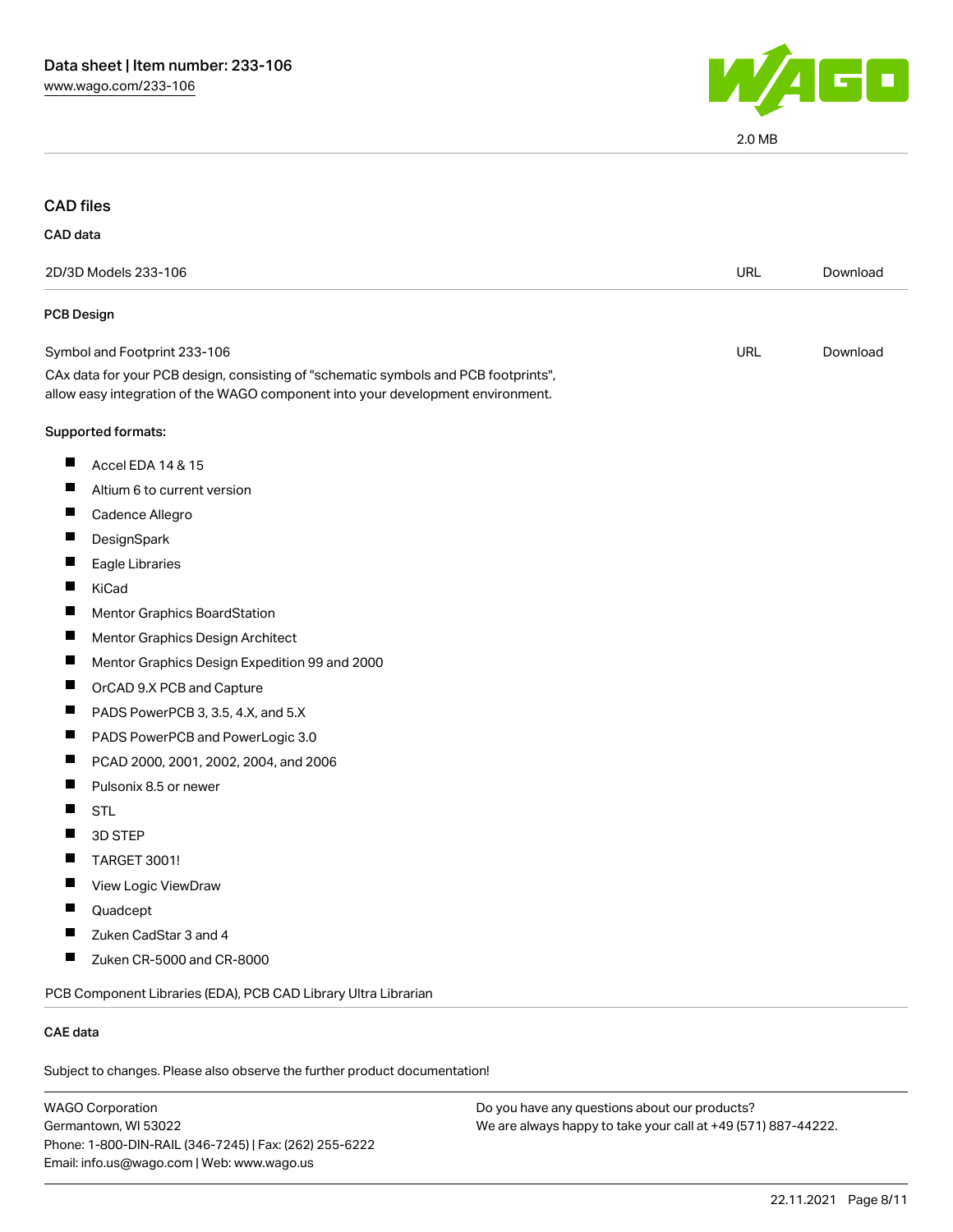

| ZUKEN Portal 233-106                                                                                                   | <b>URL</b> | Download |
|------------------------------------------------------------------------------------------------------------------------|------------|----------|
| EPLAN Data Portal 233-106                                                                                              | URL        | Download |
| <b>Environmental Product Compliance</b>                                                                                |            |          |
| <b>Compliance Search</b>                                                                                               |            |          |
| Environmental Product Compliance 233-106                                                                               | URL        | Download |
| PCB terminal block; 0.5 mm <sup>2</sup> ; Pin spacing 2.5 mm; 6-pole; CAGE CLAMP <sup>®</sup> ; 0,50 mm <sup>2</sup> ; |            |          |

#### Installation Notes

gray

Conductor termination



Inserting a conductor via 3.5 mm screwdriver.

Screwdriver actuation parallel to conductor entry



Inserting a conductor via 3.5 mm<br>Inserting a conductor via operating tool. screwdriver.

Screwdriver actuation perpendicular to conductor entry



Subject to changes. Please also observe the further product documentation!

WAGO Corporation Germantown, WI 53022 Phone: 1-800-DIN-RAIL (346-7245) | Fax: (262) 255-6222 Email: info.us@wago.com | Web: www.wago.us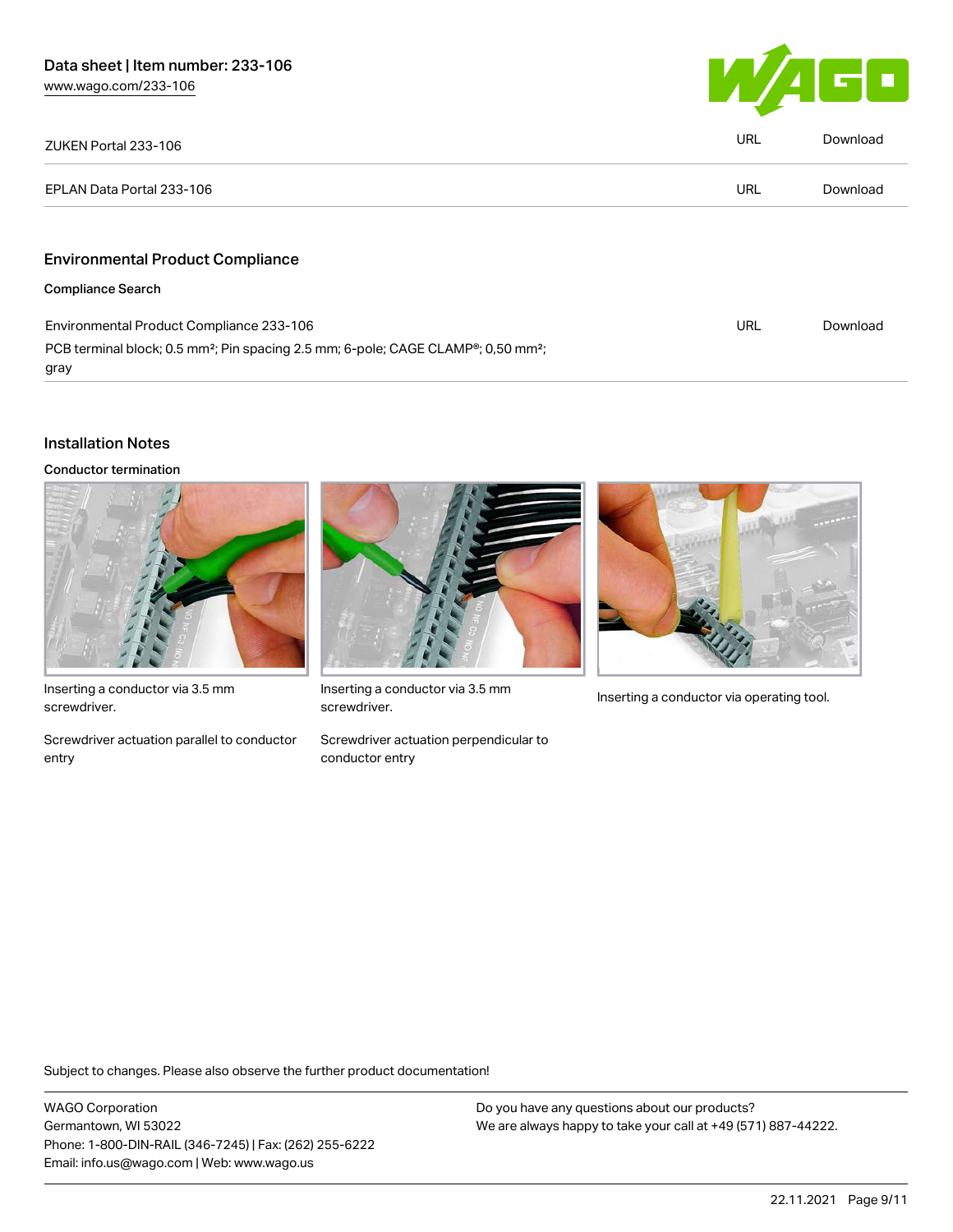# Data sheet | Item number: 233-106

[www.wago.com/233-106](http://www.wago.com/233-106)





Compared to standard screwdrivers, these operating tools are far more convenient for wiring PCB terminal strips at factory.

Installation



PCB Terminal Strips placed behind each other save space – staggering them by half the pin spacing simplifies subsequent wiring of the first row.

Installation

Subject to changes. Please also observe the further product documentation!

WAGO Corporation Germantown, WI 53022 Phone: 1-800-DIN-RAIL (346-7245) | Fax: (262) 255-6222 Email: info.us@wago.com | Web: www.wago.us